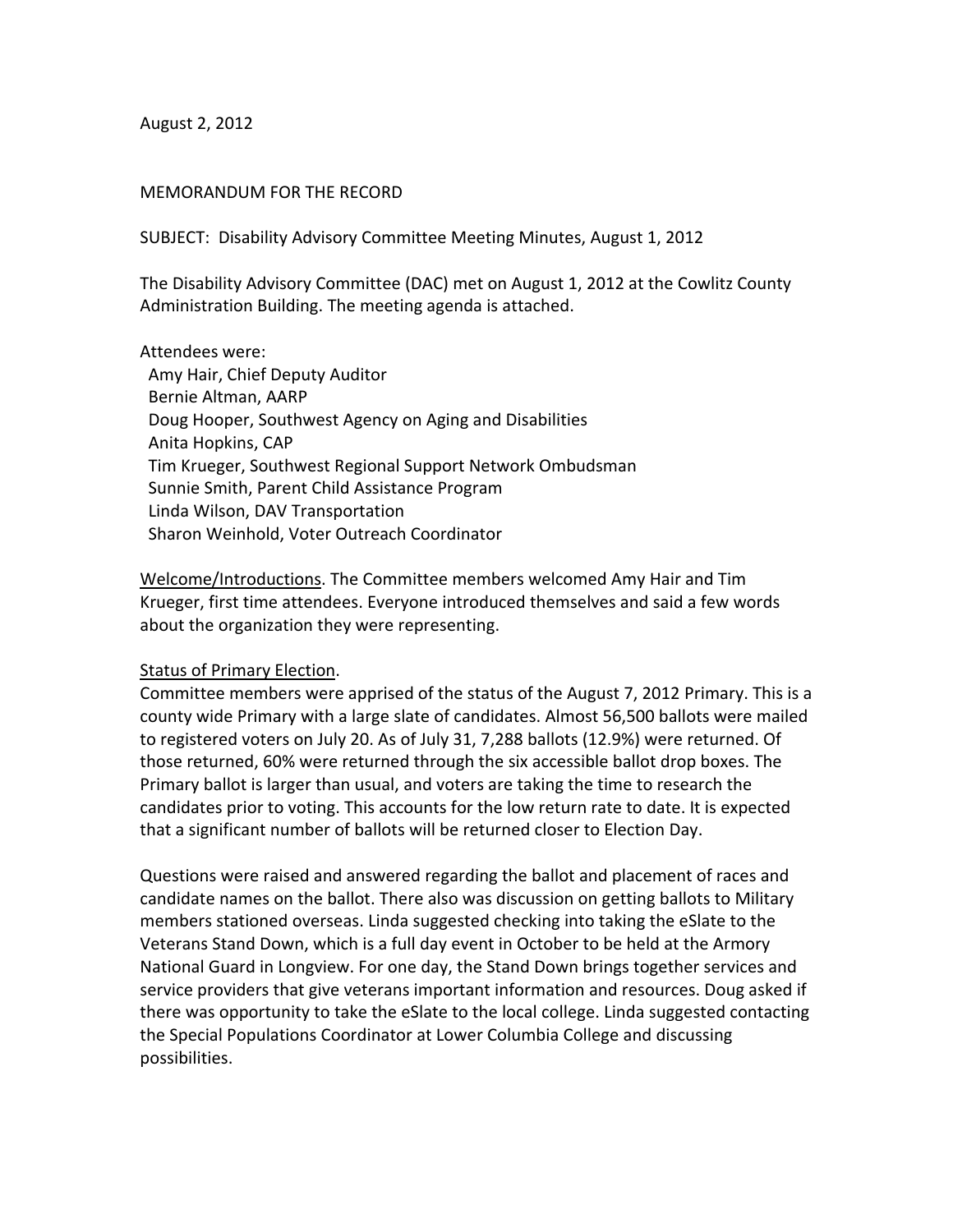Committee members were given the opportunity to vote their Primary ballot on the eSlate before and after the meeting.

# Feedback, Honoring Seniors Who Have Voted for 50 Years or More.

There was discussion on the Senior Events that occurred over the last 10 months. The goals of the events were to honor longtime voters and provide information about the voter accessibility improvements, including the eSlate. Partners included representatives from CAP, Southwest Agency on Aging and Disabilities and AARP, who provided information about the services their organization offers to seniors.

| Location                | Date      | <b>Attendees</b> |
|-------------------------|-----------|------------------|
| Silver Lake Grange      | 25-Oct-11 | 45               |
| Kelso Senior Center     | 14-Dec-11 | 68               |
| Canterbury Inn          | 5-Mar-12  | 63               |
| <b>Monticello Park</b>  | 10-Apr-12 | 28               |
| Ryderwood               | 10-May-12 | 55               |
| Kalama Community Center | 22-May-12 | 47               |
| <b>Woodland Grange</b>  | 23-Jul-12 | 48               |
| Somerset                | 26-Jul-12 | 51               |
| Total                   |           | 405              |

## **Senior Events ‐‐ Attendees**

Over 400 seniors attended the 8 events. A Cowlitz County Commissioner and Kris Swanson, Cowlitz County Auditor participated in every event. Feedback from the seniors, participants and host facility personnel was very positive. Seniors and host facility personnel benefited from the events and gained new information relevant to them. Everyone enjoyed hearing the seniors' voting stories and what voting means to them.

Feedback, Senior Connections Fair. The Elections Department participated in the Senior Connections Fair on the first Wednesday in May at the Mall. Tom Allman, from the Secretary of State's Office joined us for most of the day. The fair was very well attended and traffic to the booth was heavy. Many people voted a test ballot on the demonstration eSlate and received information about the accessibility improvements made in Cowlitz County. Anita mentioned that a Save the Date announcement is being prepared for next year's Senior Connections Fair, which will be in May 2013.

# DVD Video Voters Guide Pilot Project.

This is a project initiated at the Secretary of State's Office. The goal is to increase voter turnout for individuals with disabilities living in congregated living facilities (Nursing Homes and Assisted Living Facilities) by providing the information for the 2012 General